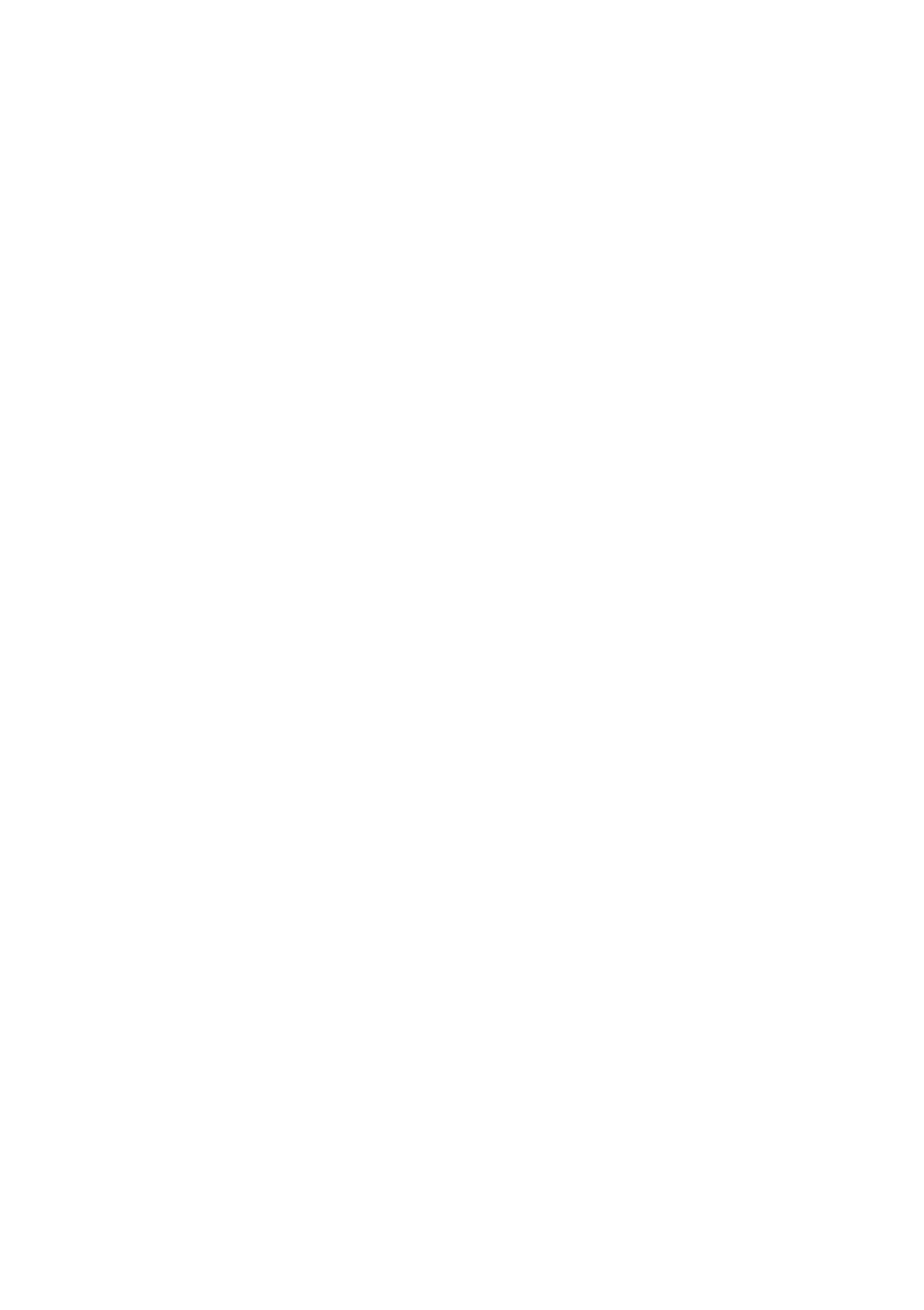Royal Decree No. 66/2014

To Promulgate the Consumer Protection Law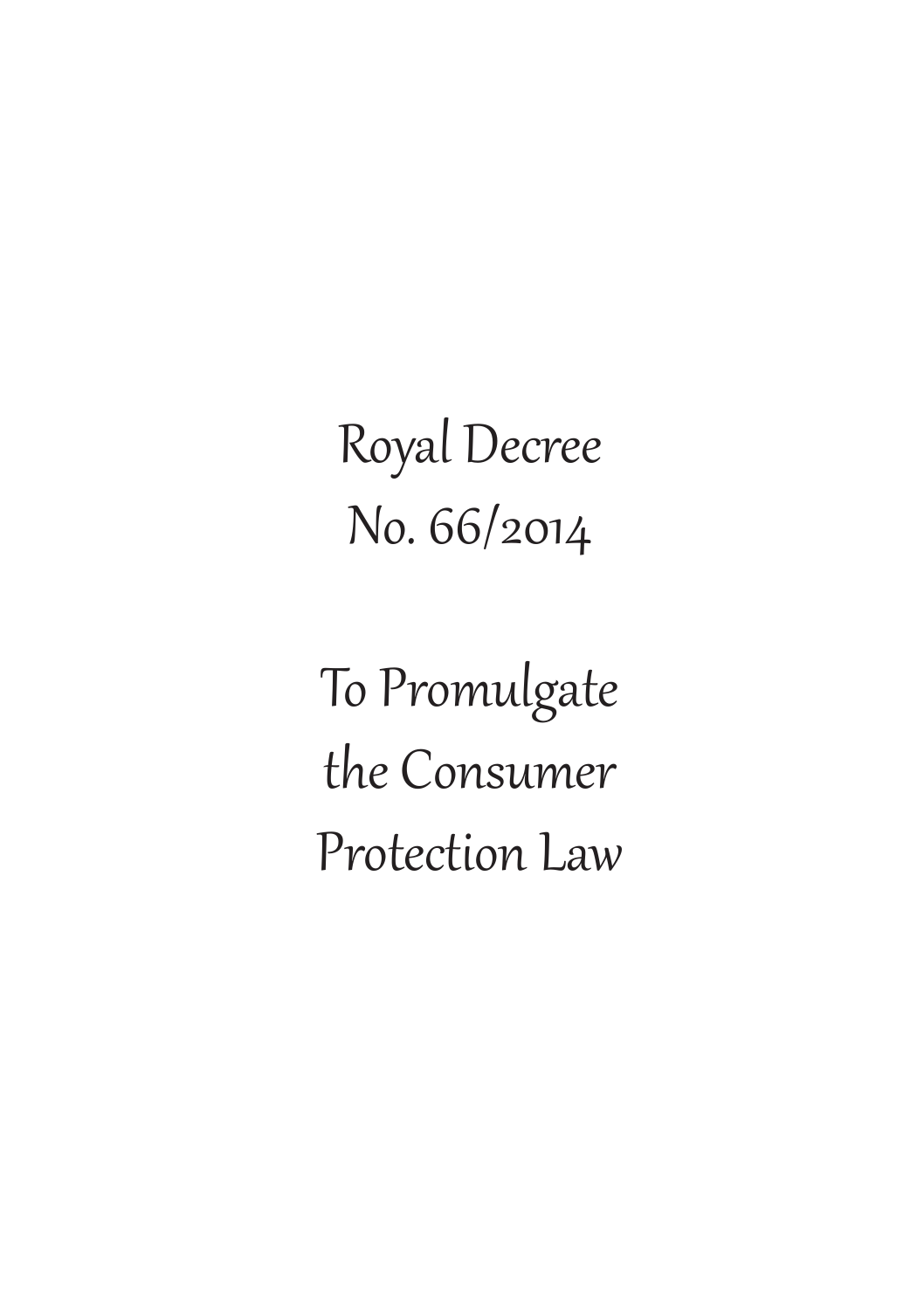#### **We, Qaboos Bin Saed The Sultan of Oman**.

4

After perusal of the Omani Basic law promulgated by Royal Decree Number 101/96, and

The Consumer Protection law promulgated by Royal Decree Nr. 81/2002, and

After referral of the same to the Council of Oman, and

In accordance with the public interest;

#### **We decreed the following**

#### **Article One**

The provisions of the Consumer Protection Law attached herewith shall come into force.

#### **Article Two**

This Decree shall be published in the official gazette.

Issued on: Safar 7<sup>th</sup> for the year 1436 AH

Corresponding to: November 30<sup>th</sup>, for the year 2014 AD

**Qaboos Bin Saed The Sultan of Oman**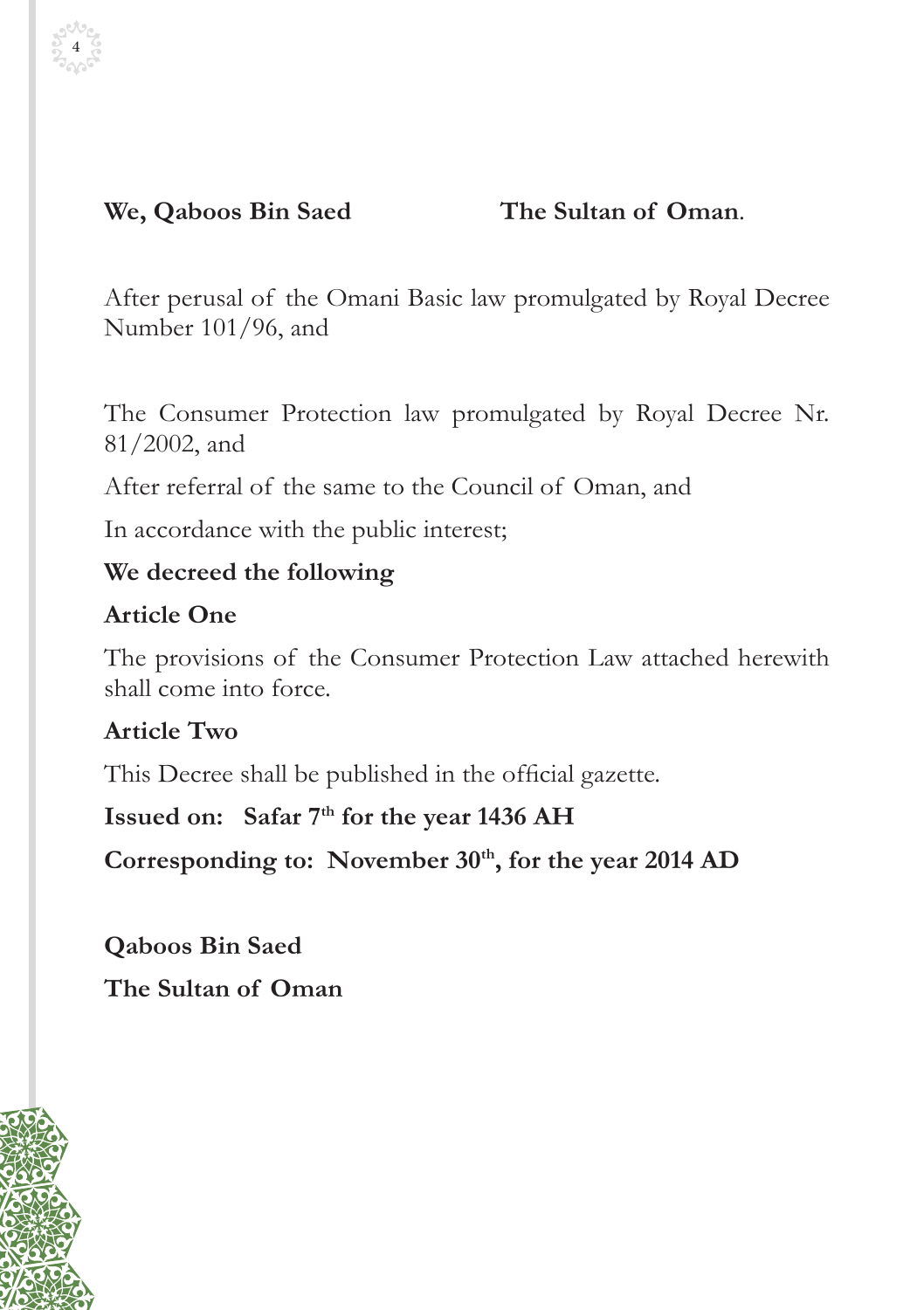**The Consumer Protection Law**

#### **Chapter I**

#### **Definitions and General Provisions**

### **Article (1)**

In application of the provisions of this law, the following words and phrases shall have the meanings corresponding thereto, unless otherwise required by the:

#### **The Authority:**

Public Authority for the Consumer Protection.

#### **The Board:**

The board of directors of the authority.

#### **The Chairman:**

The chairman of the authority.

#### **The Competent Body:**

The unit in charge of supervising the regulation of the provider's activity.

#### **The Regulations**

The executive regulations of the Consumer Protection Law.

#### **The Consumer:**

Any natural or legal person who obtains a commodity or receives a service for a consideration or free of charge.

#### **The Provider:**

Any natural or legal person trading in a commodity or rendering a service to the consumer.

#### **The Advertiser:**

Any natural or legal person advertising a commodity or service using the various means of publicity and advertisement.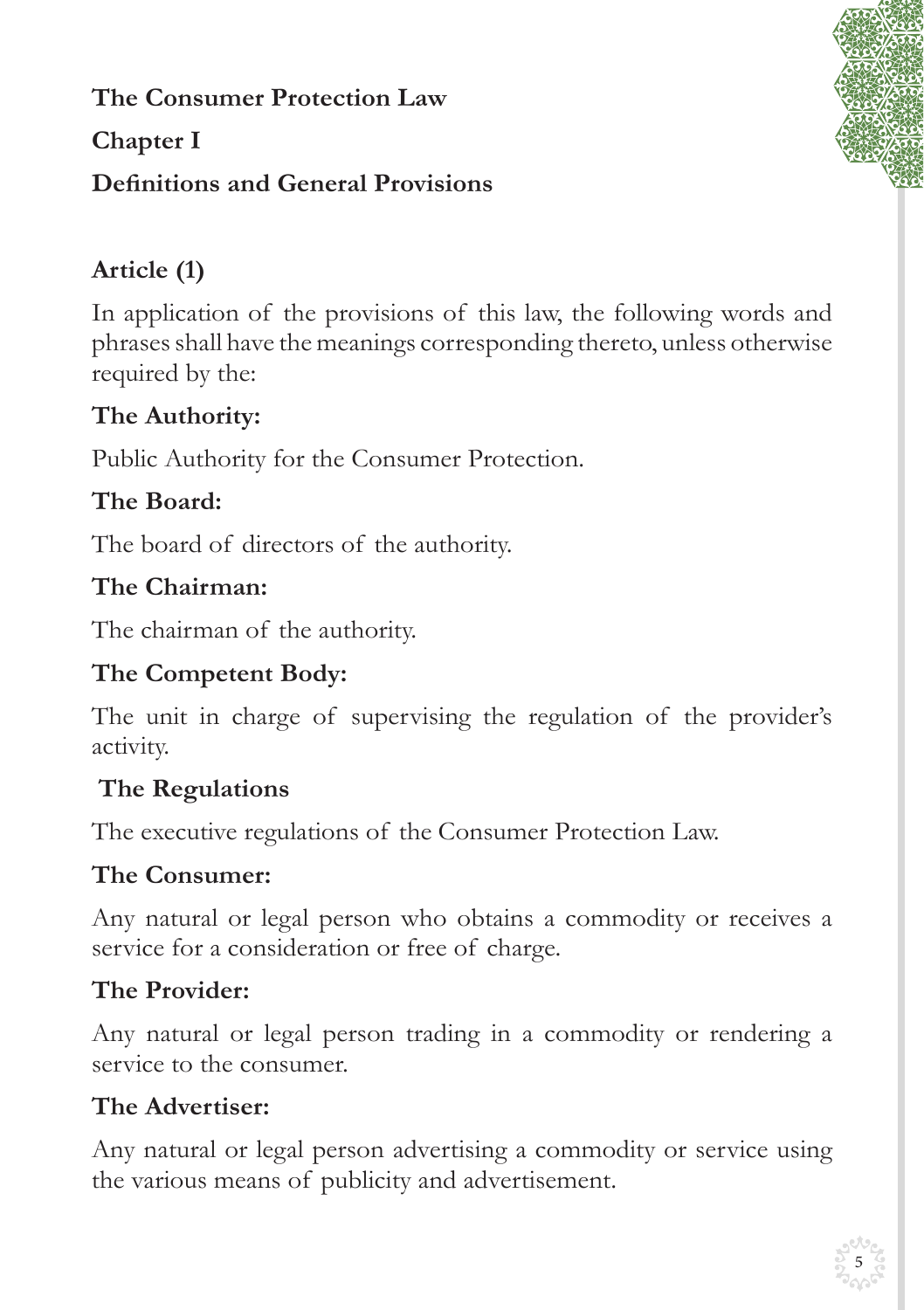#### **The commodity:**

Any industrial, agricultural, animal or processed product including raw elements and materials and components used in production.

#### **The Service:**

6

Any work carried out by the provider in favor of the consumer for a consideration or free of charge.

#### **Trading:**

The sale, purchase, display, production, promotion, transportation, storage or distribution of a commodity. The possession of a trade in a prelude to the sale of the commodity is deemed as trading.

#### **Misleading Advertisement:**

Any advertisement that directly or indirectly leads to defraud the consumer.

#### **Defect:**

Any reduction in the value of a commodity or service or the benefits thereof for the intended purpose therefrom and which lead to partially or completely preventing the consumer from benefiting from the commodity or render the same unfit for use for the purpose for which the commodity was made and in a manner that is beyond the control of the consumer.

#### **Standard Specifications:**

The mandatory standards approved by the Directorate General for Specifications and Measurements (DGSM) at the Ministry of Commerce and Industry.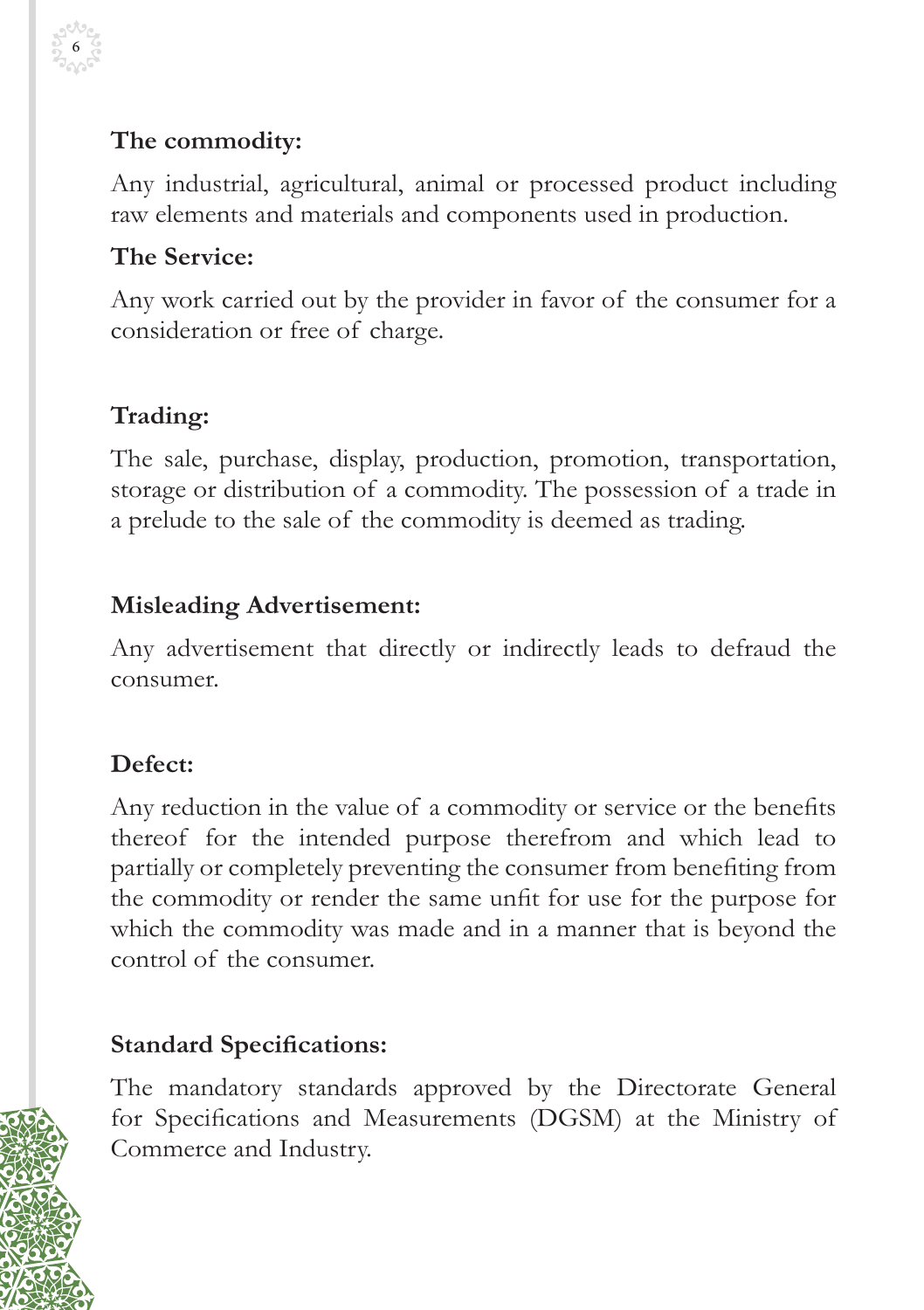7

#### **Article (2)**

It shall be prohibited to undermine the consumer rights or the obligations of the provider as stipulated by this law and these regulations and any other laws, regulations or resolutions pertaining to consumer protection.

#### **Article (3)**

It shall be prohibited to trade in any commodity or provide any services without meeting all the special health and safety conditions and obtaining the licenses or permits from the competent body in the manner stipulated by the regulations.

#### **Article (4)**

It shall be prohibited to advertise any commodity or provide any service except after obtaining the approval of the competent body.

#### **Article (5)**

For any commodity or service that can cause damages to the consumer or the consumer's property upon use; a clear and specific warning must be given in Arabic and English. The warning shall indicate the correct method to use the commodity or service and means of remedying any damages that may result from such use and in accordance with the regulations.

#### **Article (6)**

Each business establishment registered in the commercial registry shall record the commercial registration number thereof on commercial correspondences, invoices and advertisements in addition to all documents issued thereby when dealing with any consumer.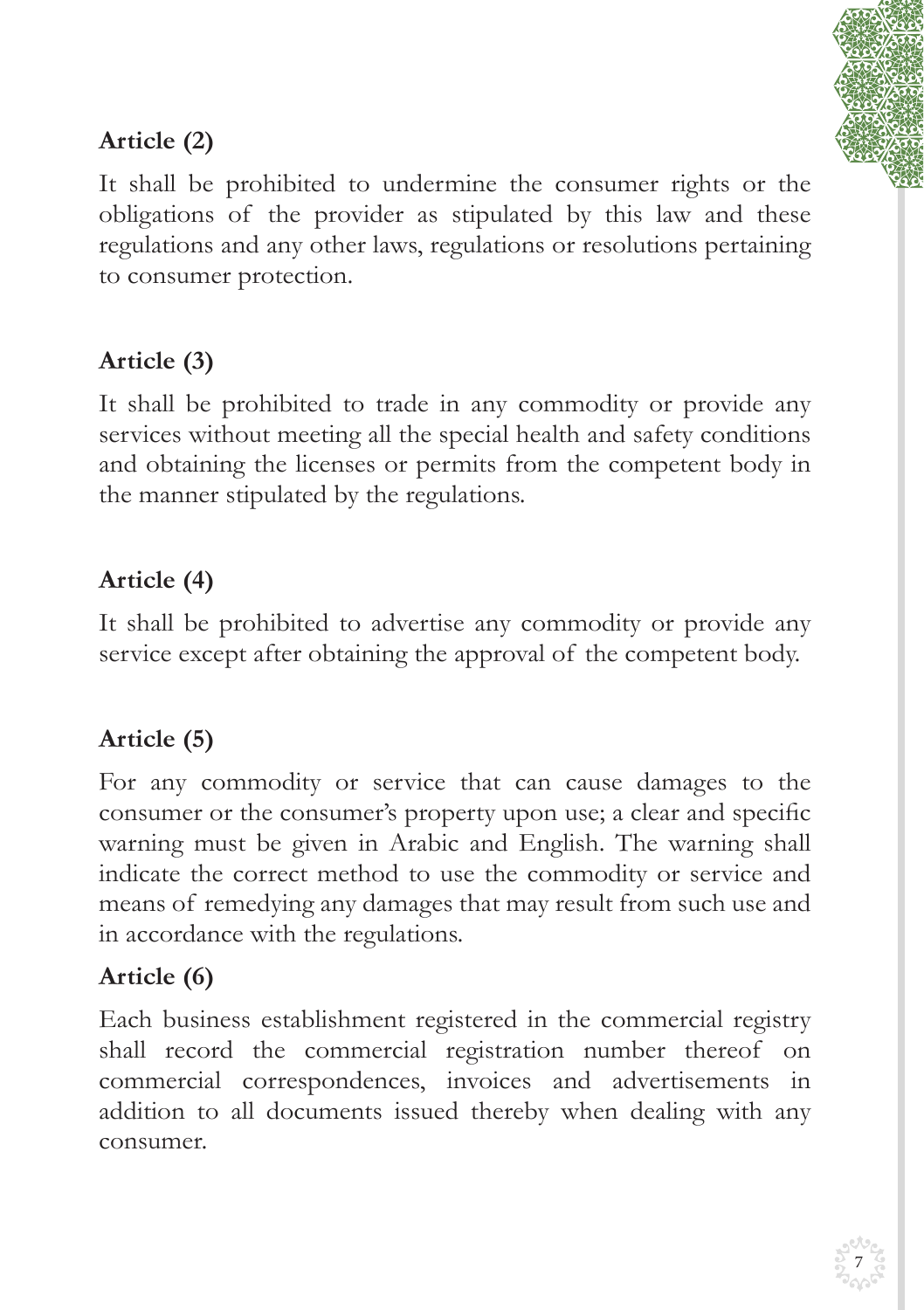#### **Article (7)**

8

It shall be prohibited to trade in any adulterated, corrupt, counterfeit commodities or any commodities that are not authorized for trading and the same may not be advertised and the regulations shall determine what commodities shall be deemed as adulterated, corrupt or counterfeit.

#### **Article (8)**

In case of any actual or impeding risk as substantiated by confirmed information and criteria stipulated by the regulations due to the provision of any service or the trading of any commodity, the chairman, and after coordinating with the competent bodies shall issue a resolution to suspend the provision of this services or the trading in this commodity or the destruction of the same if destruction is the only way to curtail the risk arising from the commodity. The chairman shall issue warning or notices to consumers to take the necessary precautions. In this case, government bodies shall bear the responsibility to verify the quality of this service or inspect this commodity and the chairman may keep the provider under obligation to provide the service in an adequate manner or refund the consideration therefor or to replace the commodity with another that is equivalent or to change the same or to completely or partially refund the price paid therefor.

The provider shall comply with the resolutions rendered by the chairman in this regard.

#### **Article (9)**

In emergency cases or during natural disasters or exceptional circumstances or during any extraordinary and special-nature market situation that results in an abnormal increase in prices, the chairman, and pursuant to the approval of the board of directors shall take temporary measures to curtail the increase in prices after approving such measures from the council of ministers. The regulations shall stipulate the basis to be relied on by the chairman in evaluating the abnormal increase in prices and the measures to be taken to curtail this increase.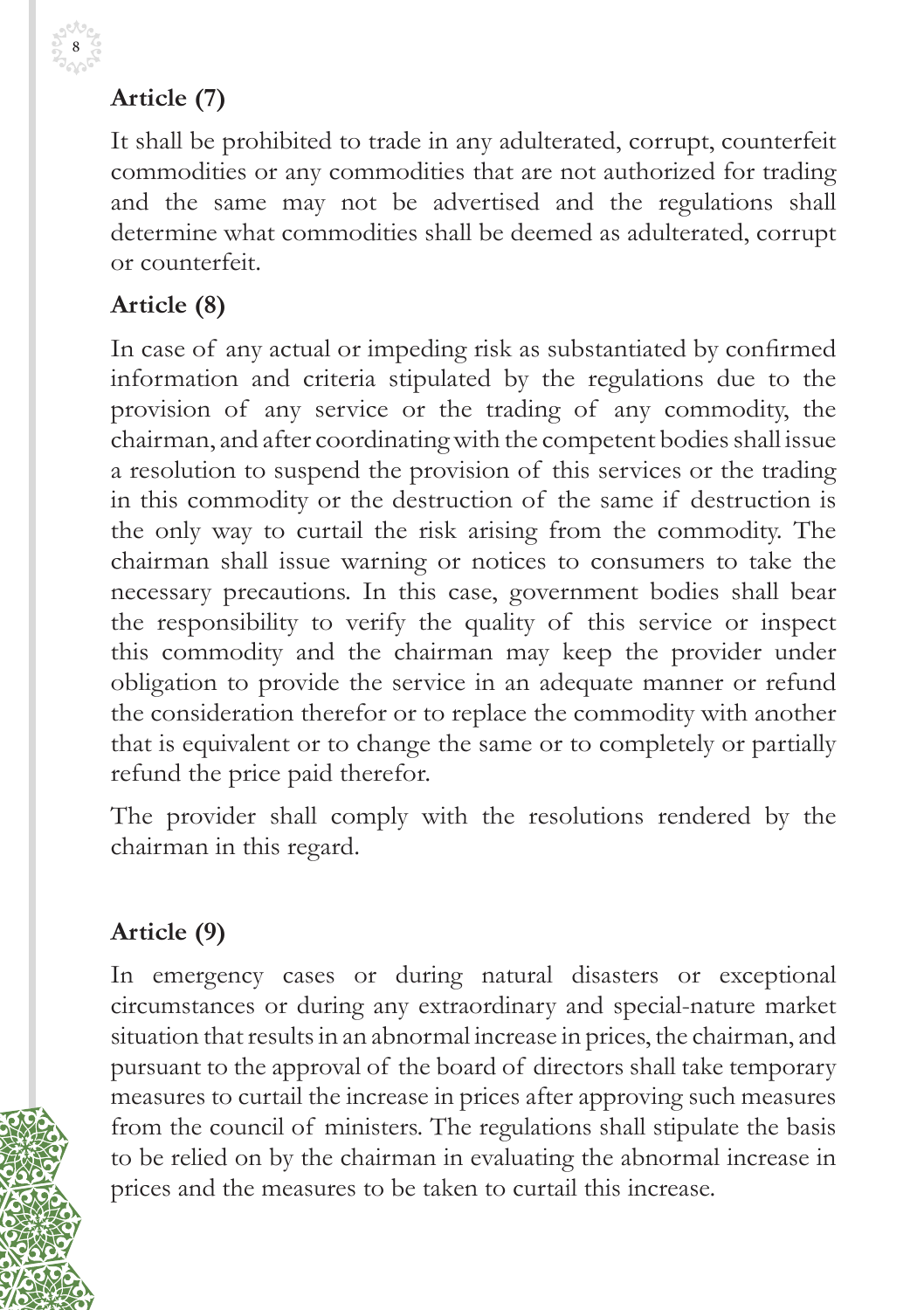#### **Article (10)**

The authority, in case of disputes between the provider and the consumer, may appoint experts and specialists who shall carry out the necessary technical expert works as contemplated under these regulations.

#### **Article (11)**

The authority, for the purpose of exercising its powers and serving its purposes may request to examine any commodities in one of the government or non-government approved laboratories whenever this is entailed by public interest and in the manner contemplated under these regulations and the provider shall shoulder the cost of the inspection if the commodity were found to be unfit for consumption.

#### **Article (12)**

The authority shall issue periodic bulletins to inform consumers of the prices of commodities and services offered at the markets and any changes thereon and the expectations of the authority with regard to the market changes for these commodities and services and the authority may include in such bulletins a statement describing the disciplinary actions imposed on violators.

#### **Article (13)**

The chairman may take the necessary measures and actions to guarantee consumerrights asstipulated in thislawand other pertinent laws and regulations and the chairman may stop any violation or breach against consumer rights or general health and safety rules related to the commodities or services and to insure the extent of their compliance with the standard specifications in accordance with the manner contemplated under the regulations.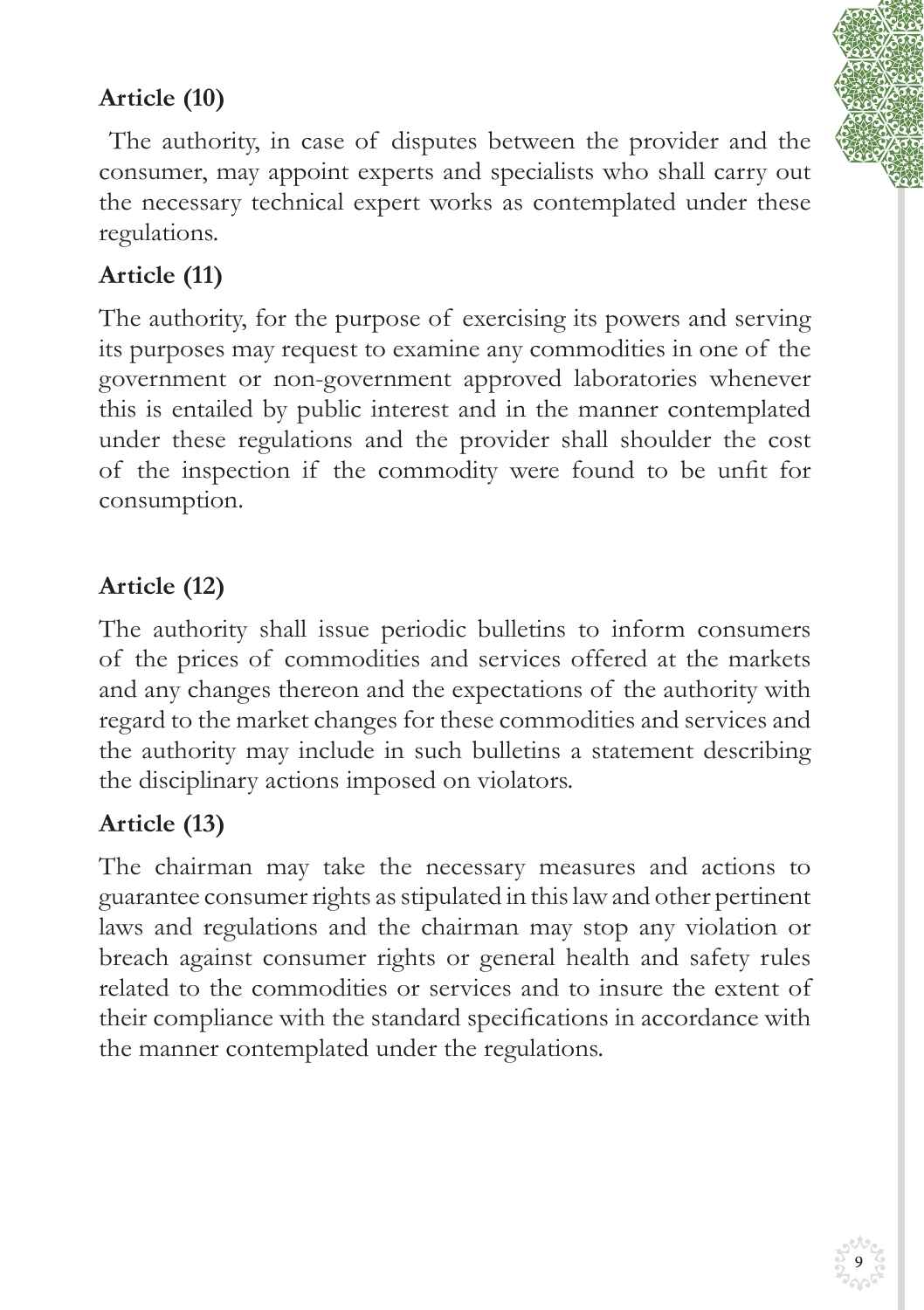

**Chapter II Consumers' Rights**

### **Article (14)**

Consumers' rights are guarantee under the provisions of this law and particularly with regard to the following:

A/ The right to gain access to correct information on the commodities being purchased or used or the services received.

B/ The right for freedom of choice when selecting any commodity or service.

C/ The right to guarantee the quality of the commodity or service and to acquire the same at the declared price.

D/ The right to all that guarantees the consumer's health and safety upon acquiring any commodity or receiving any service and safety from damages or harms upon the normal and ordinary use of this commodity or service.

E/ The right to receive fair compensation for damages suffered by the consumer or the property thereof and which results from the procurement or ordinary use of the commodity or the receipt of the service.

F/ The right to represent the interests of the consumer upon the formulation of consumer protection policies.

J/ The right to respect the consumers' religious values and customs and traditions upon being provided with any commodity or service.

#### **Article (15)**

The consumer shall be entitled to obtain an invoice written in Arabic language proving the purchase of the commodity or the receipt of the service and the invoice shall include the basic information on the commodity or the service and any other information as determined by the regulations.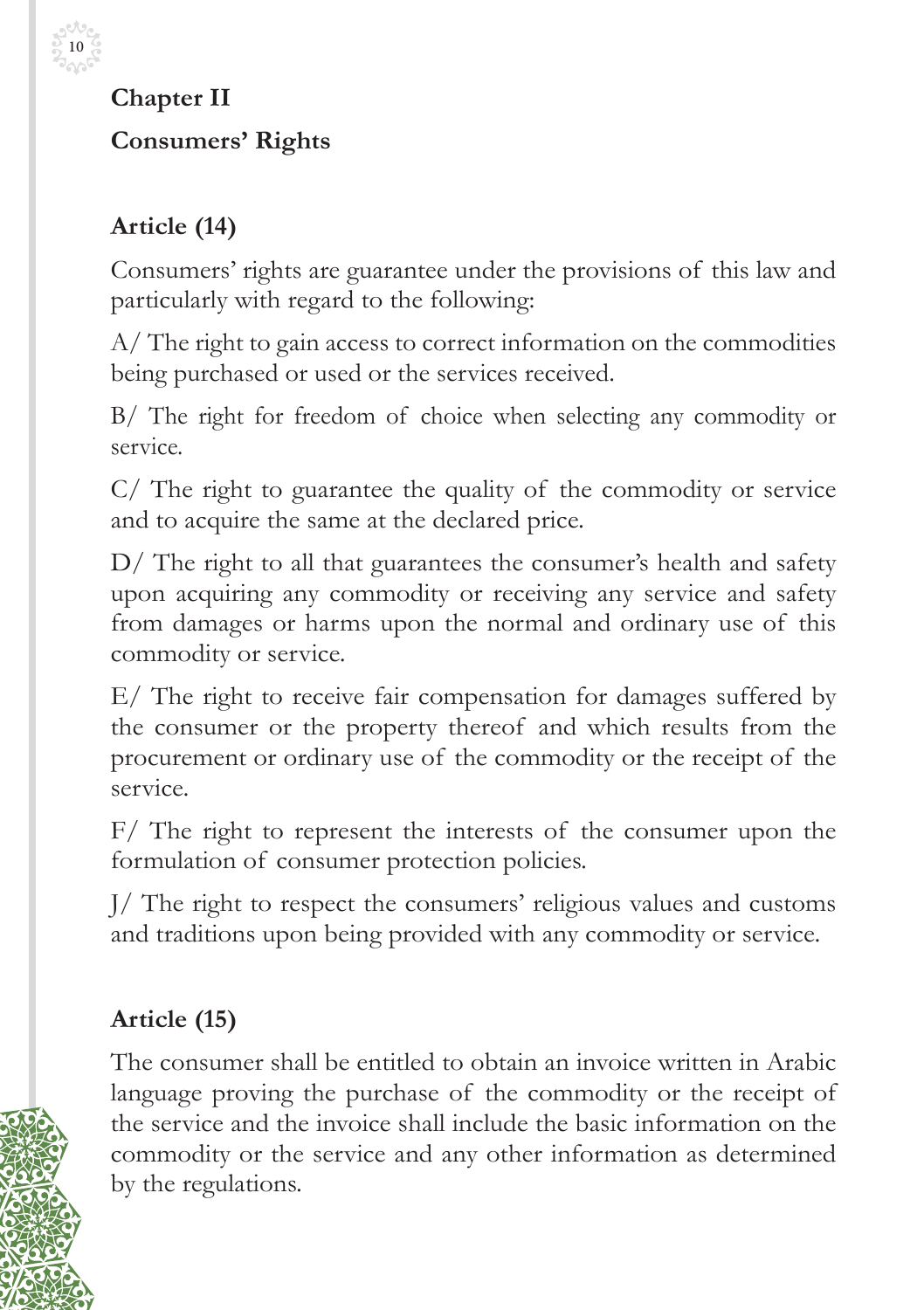#### **Article (16)**

The customer, and within a period of fifteen (15) days as of his receipt of any commodity- save consumer items that are readily spoilable - shall be entitled to replace, return or refund the value of the commodity without any additional costs if such commodity is defective or incompliant with the standard specifications or unfit for the purpose for which the commodity was procured, provided that the consumer shall submit proof of purchase of the commodity from the provider and that the defect is not due to misuse by the consumer of the commodity. The regulations shall stipulate the type of commodities on which the provisions of this article shall apply.

#### **Article (17)**

The consumer, and in all cases, shall be entitled to receive a guarantee from the provider for any commodity and this guarantee shall continue to apply in favor of the last consumer when the ownership of the commodity is transferred thereto and any agreement in contravention of this provision shall be null and void.

#### **Article (18)**

The consumer may prove the presence of defects in the commodity by all methods of proof.

#### **Chapter III**

**The Obligations of the Provider, Advertiser and Agent**

#### **Article (19)**

The provider and advertiser shall provide the consumer with correct information on the commodity or the service, and in all cases, the provider shall clearly state the price, weight, production and expiry date, the name of the materials and components, the country of origin, and the number of the standard and other information as contemplated under the regulation in a clear manner and in Arabic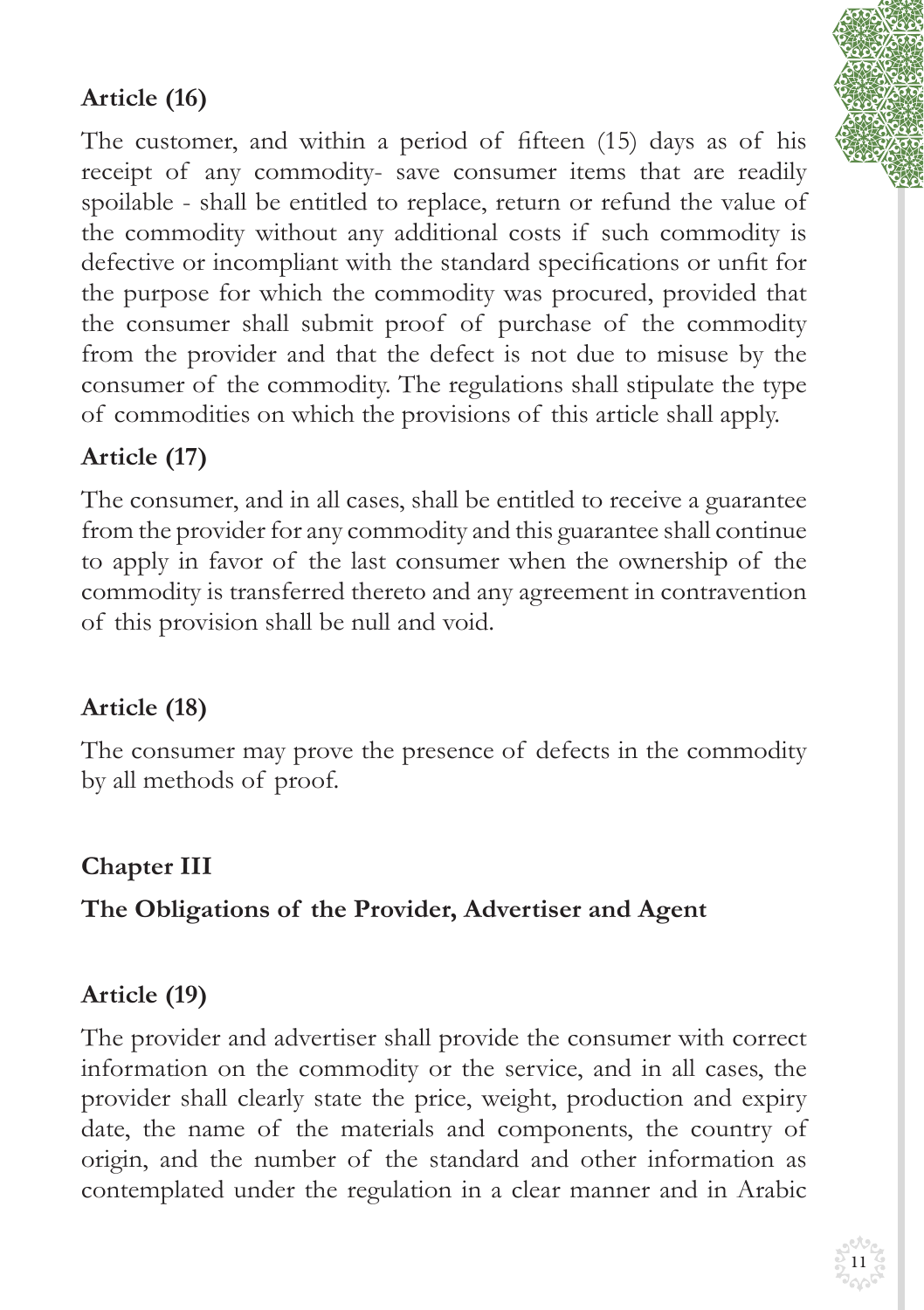

on the commodity. This information may also be written in languages other than Arabic. The regulations shall specify the commodities which may not bear this information.

#### **Article (20)**

The provider and advertiser shall be under an obligation for transparency and credibly and shall refrain from any acts of misleading publicity and advertisement upon the promotion of the commodity or the services offered to the consumer.

#### **Article (21)**

The provider shall respect the religious values, customs and traditions upon providing the consumer with any commodity or service.

#### **Article (22)**

Without prejudice to any other legal guarantees or agreements concluded in favor of the customer, the provider shall guarantee the quality of the commodities and the services delivered and rendered to the customer in terms of the conformity with the standard specifications and health, safety and environmental conditions. Where there are no standard specifications for the commodity or the service, the generally acceptable specifications shall apply.

#### **Article (23)**

The provider shall provide the service to the consumer in an optimal manner and in accordance with the purpose for which the service was procured and shall guarantee the service provided for a time internal that is appropriate for the nature of the service, failing this, the provider shall refund the value of such service or the an amount compensating for any shortfall therein or in the perform the service again in the optimal manner as contemplated under the regulations.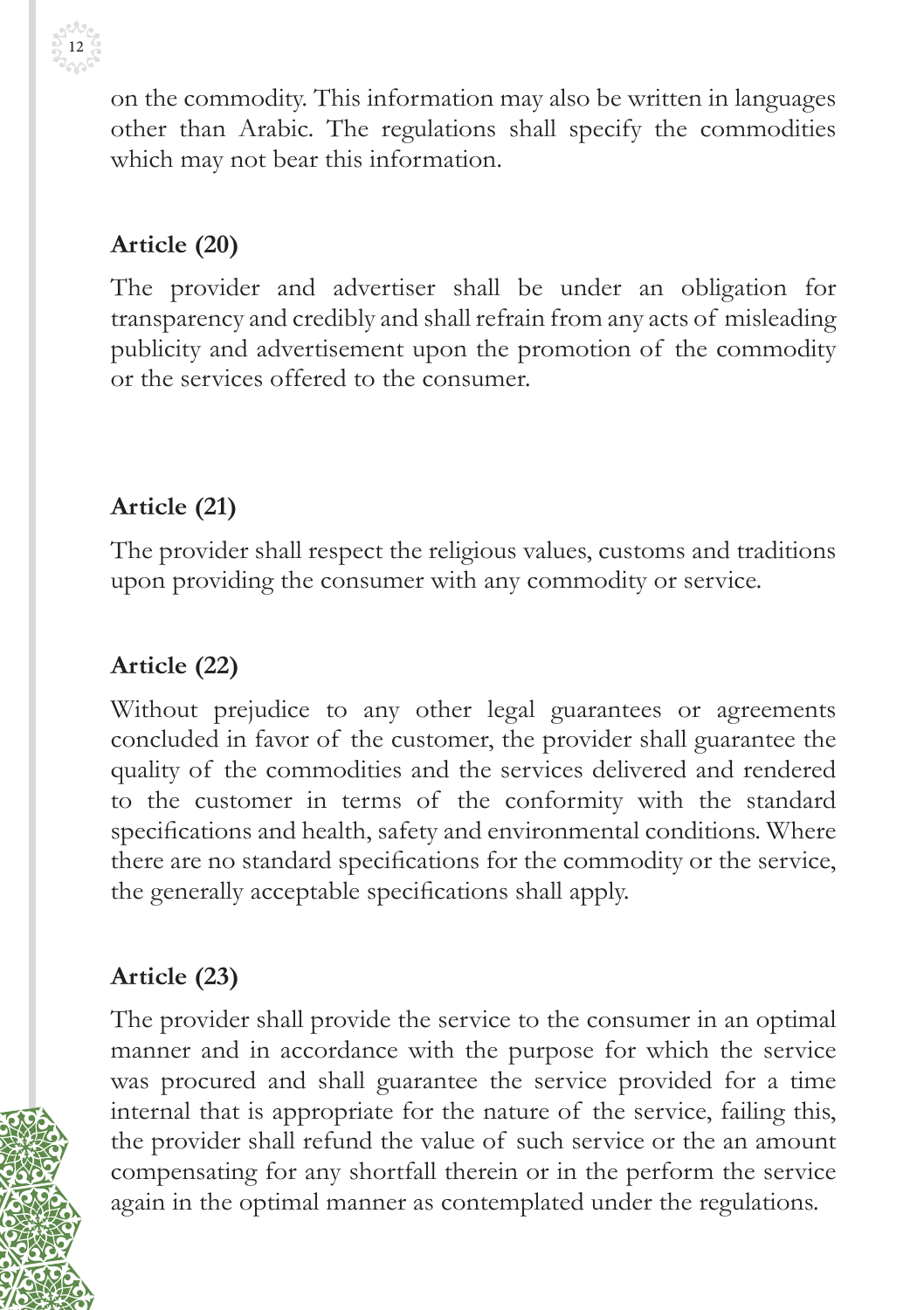#### **Article (24)**

The provider shall provide the consumer with a document or invoice legibly written in Arabic to prove the purchase by the consumer of the commodity or the receipt by the consumer of the service and the invoice shall include the basic information for the commodity or the service as contemplated under the regulations.

#### **Article (25)**

The provider shall take back the commodity and refund the price thereof to the consumer or replace or repair the same free of charge in case the consumer discovered that the commodity is defective.

The regulations shall describe the mechanism for returning the commodity and the method for determining the value of the damage and the amount the provider shall refund to the consumer and the time interval during which the consumer is required to return the commodity to the provider.

#### **Article (26)**

The provider shall guarantee the repairs and maintenance in accordance with this law and the regulations.

#### **Article (27)**

Upon discovering a defect in the commodity or service that is deemed harmful to the consumer or the property thereof, the provider shall halt the trading of the commodity or the offering of the service at once and shall promptly notify the consumers who had purchased the commodity or received the service and the competent bodies of the defect and the potential damages and methods of avoiding such damages and shall immediately recall the defective commodity from the market in the manner contemplated under the regulations.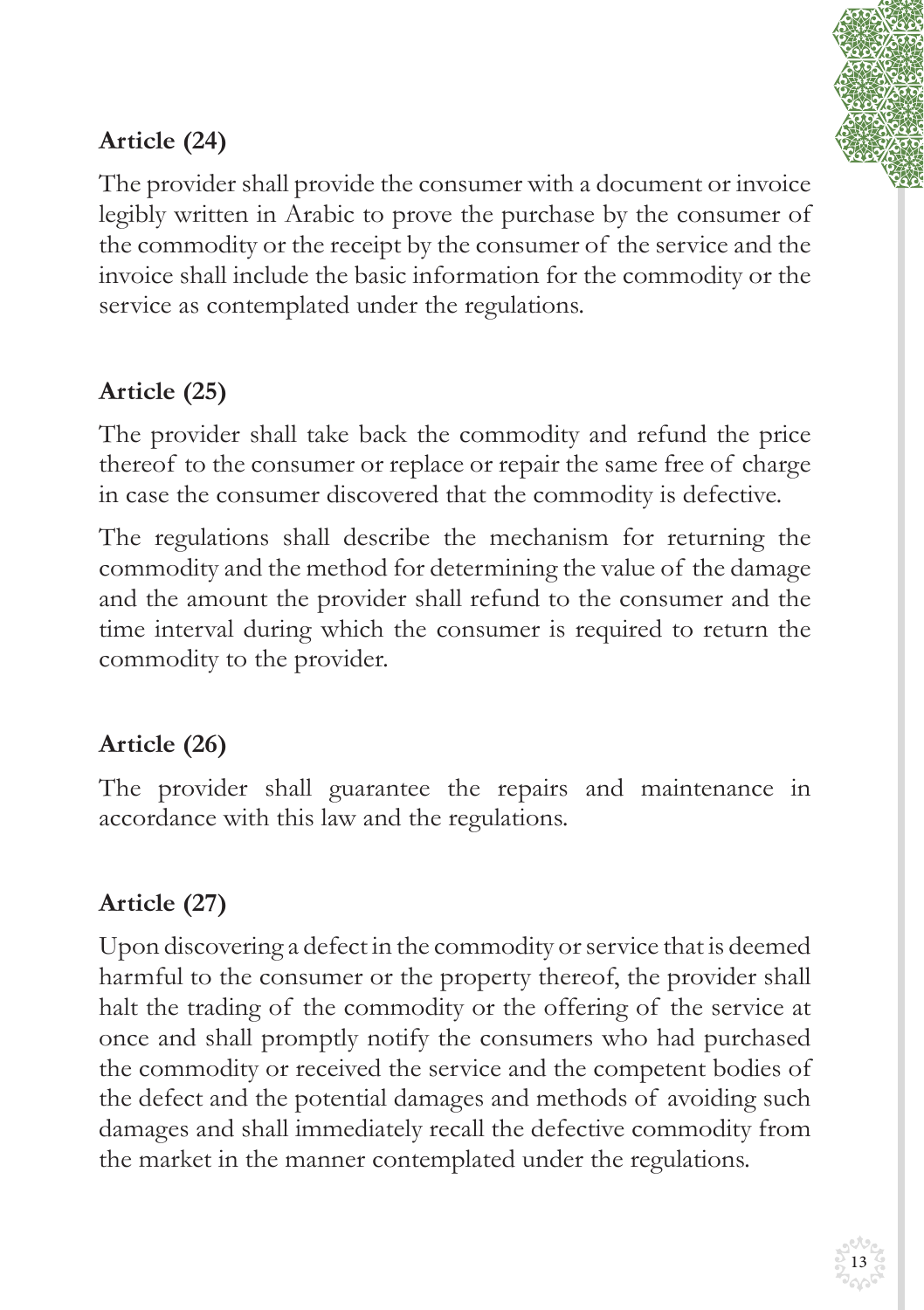#### **Article (28)**

14

The provider shall be prohibited from abstaining to provide the service or sell the commodity or stipulate that the consumer shall purchase a certain quantity thereof or purchase another commodity therewith or charge higher prices than the prices previously advertised.

#### **Article (29)**

The provider who trades in used or defective commodities shall disclose the condition of these commodities to the consumer and shall prove the same in the contract or the invoice issued in the manner contemplated in the regulations.

#### **Article (31)**

The provider shall be prohibited from carrying out any promotional offers or reduction on prices for the commodities or services except after obtaining the licenses and permits form the competent bodies and after coordinating with the authority to verify the prices in the manner contemplated under the regulations.

#### **Article (32)**

It shall be prohibited for the provider alone or by agreement with other providers to engage in any practice aiming to monopolize the trading of a commodity or the provision of a serviced in the manner contemplated under the regulations.

#### **Article (33)**

Without prejudice to the provisions of the Commercial Agencies Law, the commercial agent shall undertake all the obligations of the producer of the commodity during the guarantee period and shall provide spare parts and repair workshops for such commodities.

The agent who requires more than (15) fifteen days to perform the guarantees stipulated in the above paragraph shall provide the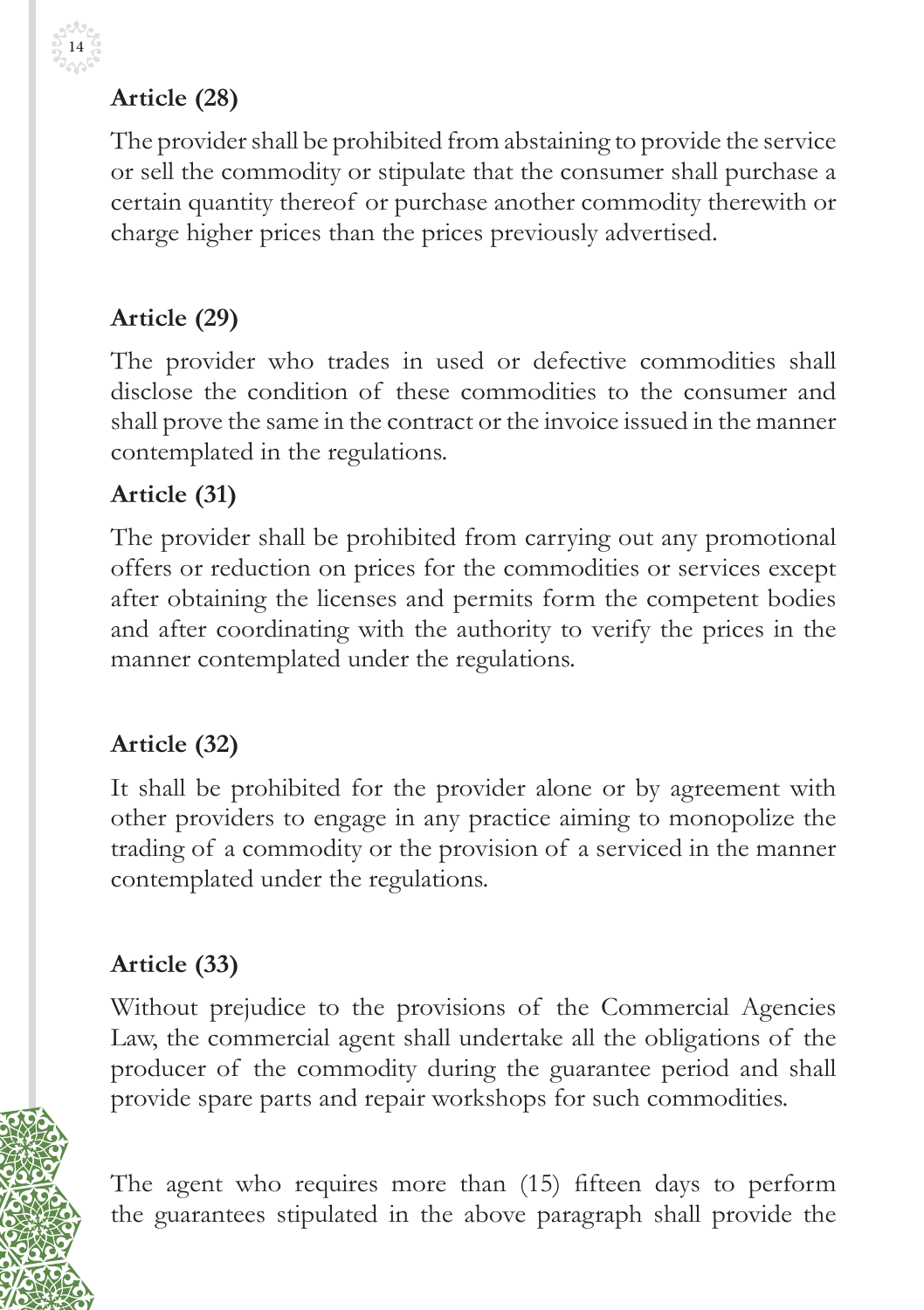consumer with a similar commodity to be used by the consumer free of charge until the agent performs the guarantee and in case of the absence of an agent in the Sultanate of Oman, the provider shall carry out all the obligations of the agent as stipulated in this article.

#### **Chapter Four**

#### **Regulating Violations**

#### **Article (34)**

The personnel designated by virtue of a resolution rendered by the competent body along with the chairman, shall be bestowed with the capacity of judicial execution regarding the application of the provisions stated under this law and the regulations. These personnel shall be authorized at all times to gain access to commercial premises and the annexes thereof and to review all documents and papers related to the commodity or the service provided by the provider and request a copy thereof for the purpose of verification and to take samples for inspection in accordance with the provisions of the regulations and they may seek the assistance of the Royal Police to carry out their duties.

#### **Article (35)**

The violations shall be administratively reported and investigated or the same may be referred to the jurisdiction as the case may be and as contemplated under the regulations and in pursuance of laws, regulations and resolutions applicable in this regard.

#### **Article (36)**

In case of sufficient evidence on violations of the provisions of this law or the regulations which may result in damages to the safety or health of consumers, authority personnel bestowed with the capacity of judicial execution shall be authorized to arrest and seize

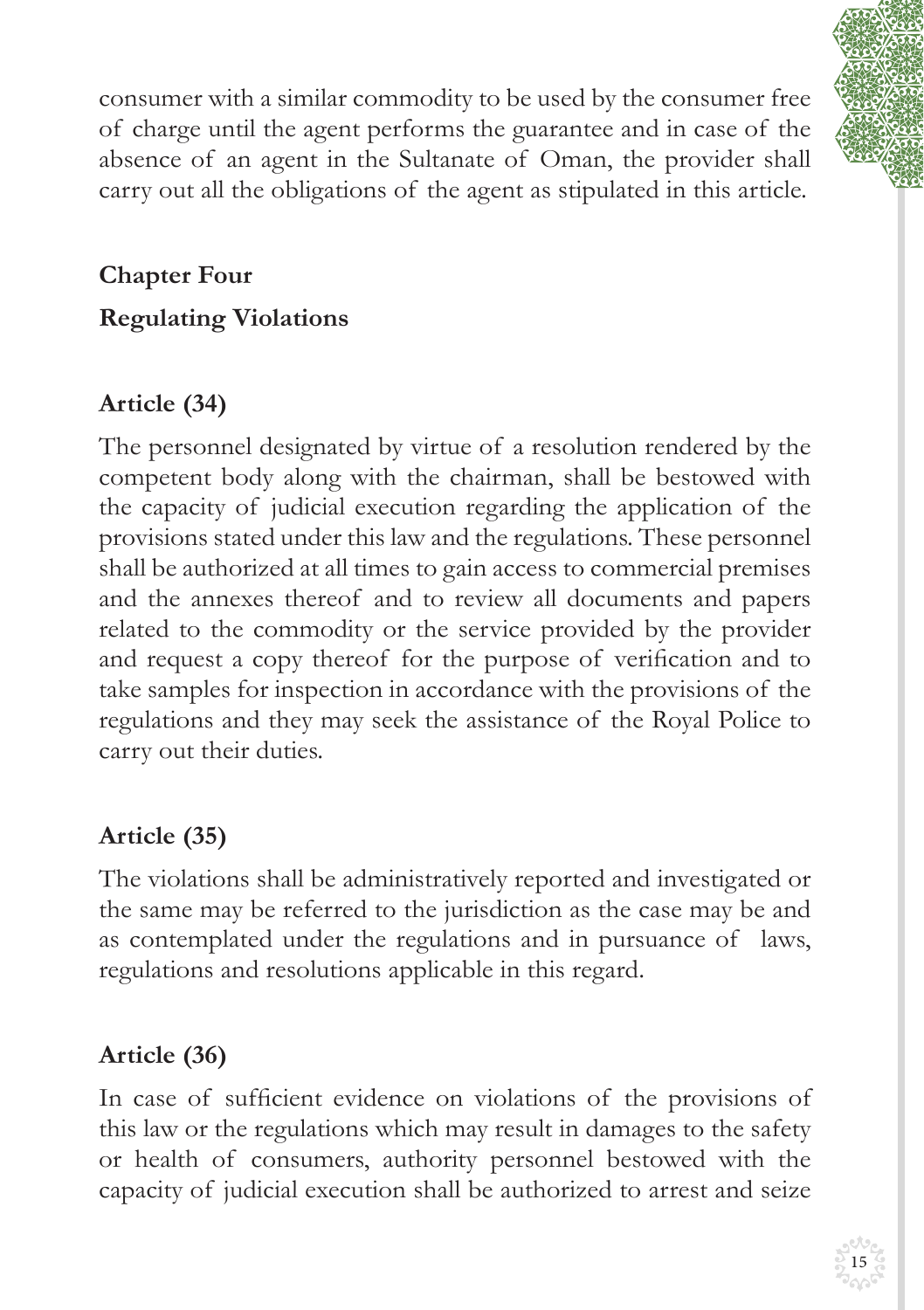16

the commodity and to dispose of the same in accordance with the procedures and criteria contemplated under these regulations.

#### **Article (37)**

The public prosecution – pursuant to a prior request from the chairman or the authorized representative thereof – may issue a decision to temporarily shutter the premises or suspend the activity until the adjudication of the lawsuit and stakeholders may appeal the decision before the Court of Appealed Misdemeanors at the deliberation chamber.

**Chapter Five**

**Penalties**

#### **Article (38)**

Without prejudice to any stiffer penalty stipulated under the Omani Penal Law or any other law, the crimes described under this law shall be punishable with the penalties stipulated therein.

#### **Article (39)**

Any person in violation of Articles No. (3, 5, 19, 21, 22, 23, 29 and 30) of this law shall be punishable by imprisonment for no less than ten (10) days and for no more than one (1) year and with a fine not less than One Hundred Omani Riyals (O.R 100) and not exceeding Two Thousand Omani Riyals (O.R. 2000) or with either of these two penalties.

Any person in violation of Articles No. (7, 8, 20, 25, 27, 28, 32) of this law shall be punishable by imprisonment for no less than three months (3) and for no more than three (3) years and with a fine not less than Two Thousand Omani Riyals (O.R 2000) and not exceeding Fifty Thousand Omani Riyals (O.R. 50000) or with either of these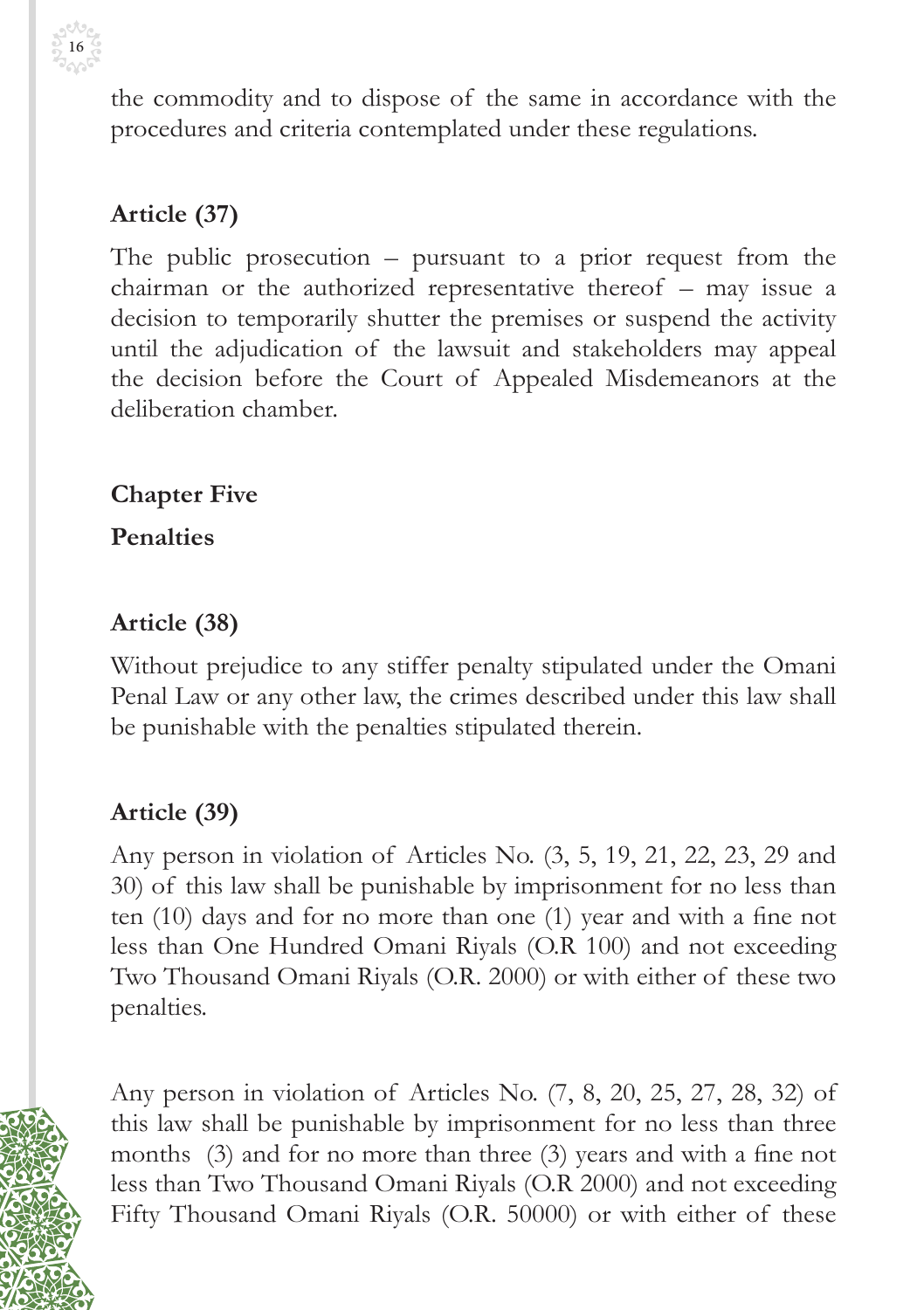two penalties, and if the crime resulted in the death of one or more persons, the imprisonment shall not be less than (5) five years.

#### **Article (41)**

Any person in violation of Articles No. (4, 6, 24, 26, 31) of this law shall be punishable with a fine not less than One Hundred Omani Riyals (O.R 100) and not exceeding Five Thousand Omani Riyals (O.R. 5000).

#### **Article (42)**

The chairman of the board and members of the board and the chief executive officer and the authorized managers and the officials of the violating legal person if it was substantiated that they were aware of the violation and that their failure to perform their duties contributed in the crime.

#### **Article (43)**

Within the scope of applying the provisions of this law, the competent court, and in addition to the penalties of imprisonment and fine may in all cases order the confiscation and destruction of the commodities subject of the crime and the materials and tools used in connection therewith and the convicted party shall bear all the expenses for the same, or the court may order the suspension of the activity and the closure of the premises in which the crime occurred temporarily or permanently.

#### **Article (44)**

In case of the issuance of a conviction, the court may order the publication of the summary of the verdict in two widely read daily newspapers one of which is published in Arabic at the expense of the convicted party.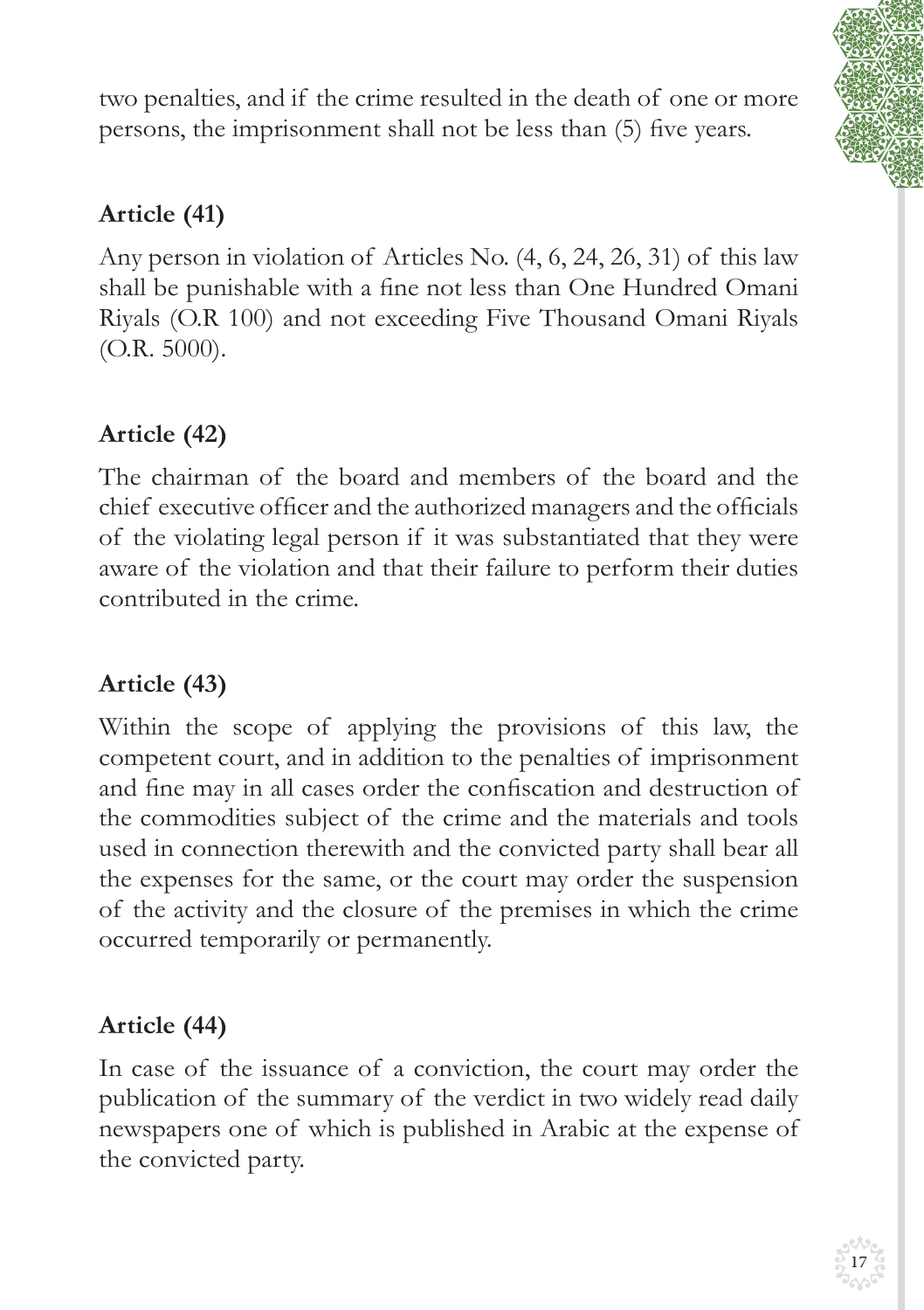#### **Article (45)**

18

The proceeds of the fines stipulated in accordance with the provisions of this law and the regulations shall be deposited in the public treasury.

#### **Article (46)**

Without prejudice to any criminal penalties stipulated under this law, the chairman may impose administrative penalties pursuant to the regulations and resolutions rendered thereby on acts in violation of the provisions of this law or the regulations provided however, that the amount of the fine shall not exceed O.R. 1000 (One Thousand Omani Riyals) and the amount of the fine shall double in case of repeated offenses and reputation in application of the provisions of this article shall be the commitment of a similar violation within (2) two years from the date of imposing the fine, and in case of the continued violation, an administrative penalty not exceeding One Hundred Omani Riyals (O.R. 100) may be imposed for each day of the continued violation provided that the total fine shall not exceed Two Thousand Omani Riyals (O.R. 2000).

**Chapter Six**

**Final Provisions**

#### **Article (47)**

The chairman of the board shall render this regulation following an approval from both the board and the ministerial cabinet, during a period of time not exceeding six (6) months as of the date of promulgation of this law, and shall also issue the regulations and resolutions required to execute the provision of this law. Until the regulations are issued, the executive charter of Consumer Protection Law promulgated by Ministerial Resolution No. 49/2007 shall continue to apply without contradicting with the provisions of this law.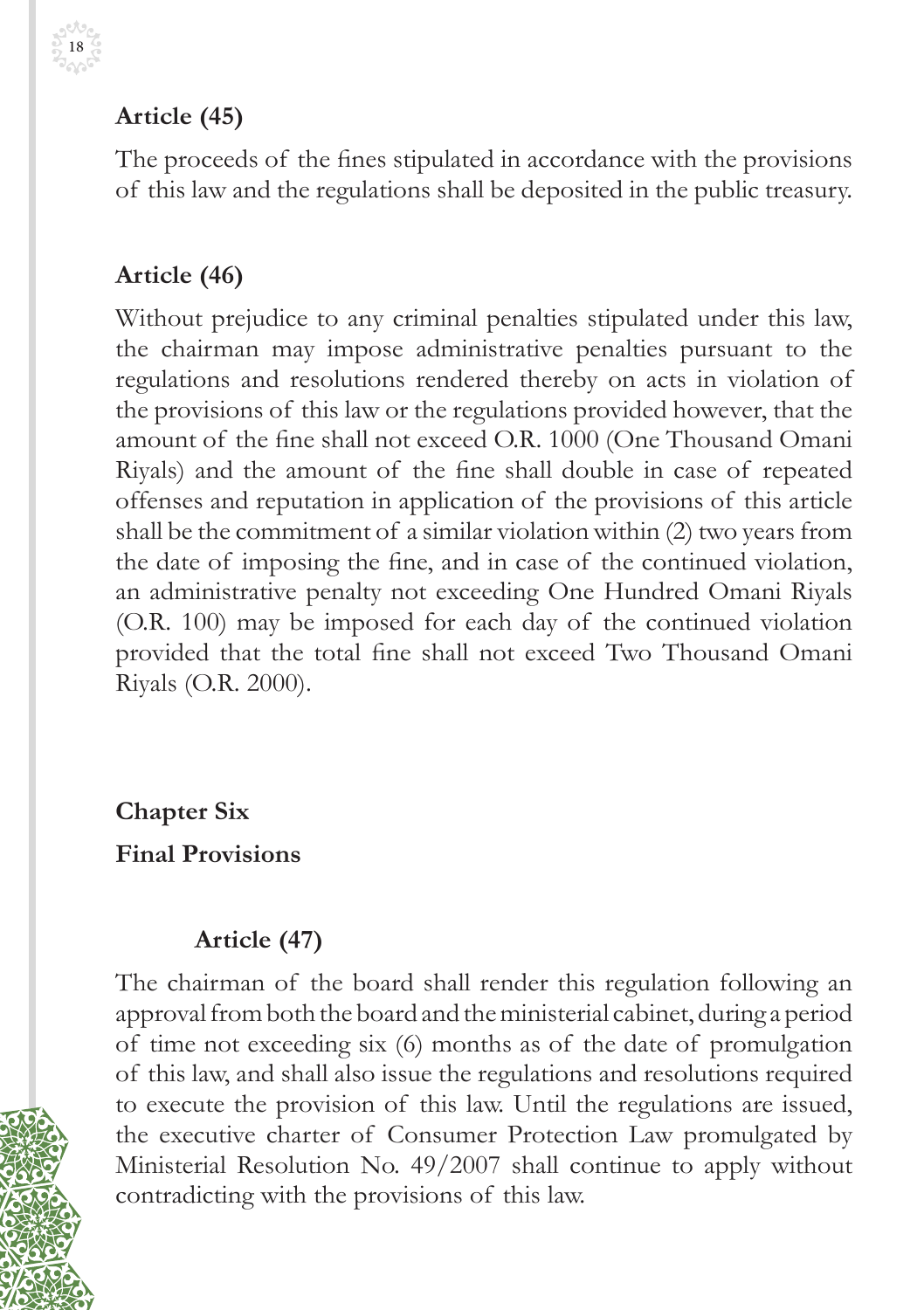#### **Article (48)**

The Consumer Protection Law promulgated by Royal Decree No. 81/2002 shall be revoked as well as any other provisions in contradiction with this law or its provisions.

#### **Article (49)**

This law shall enter into effect after (3) three months from the date of its publication in the official gazette.